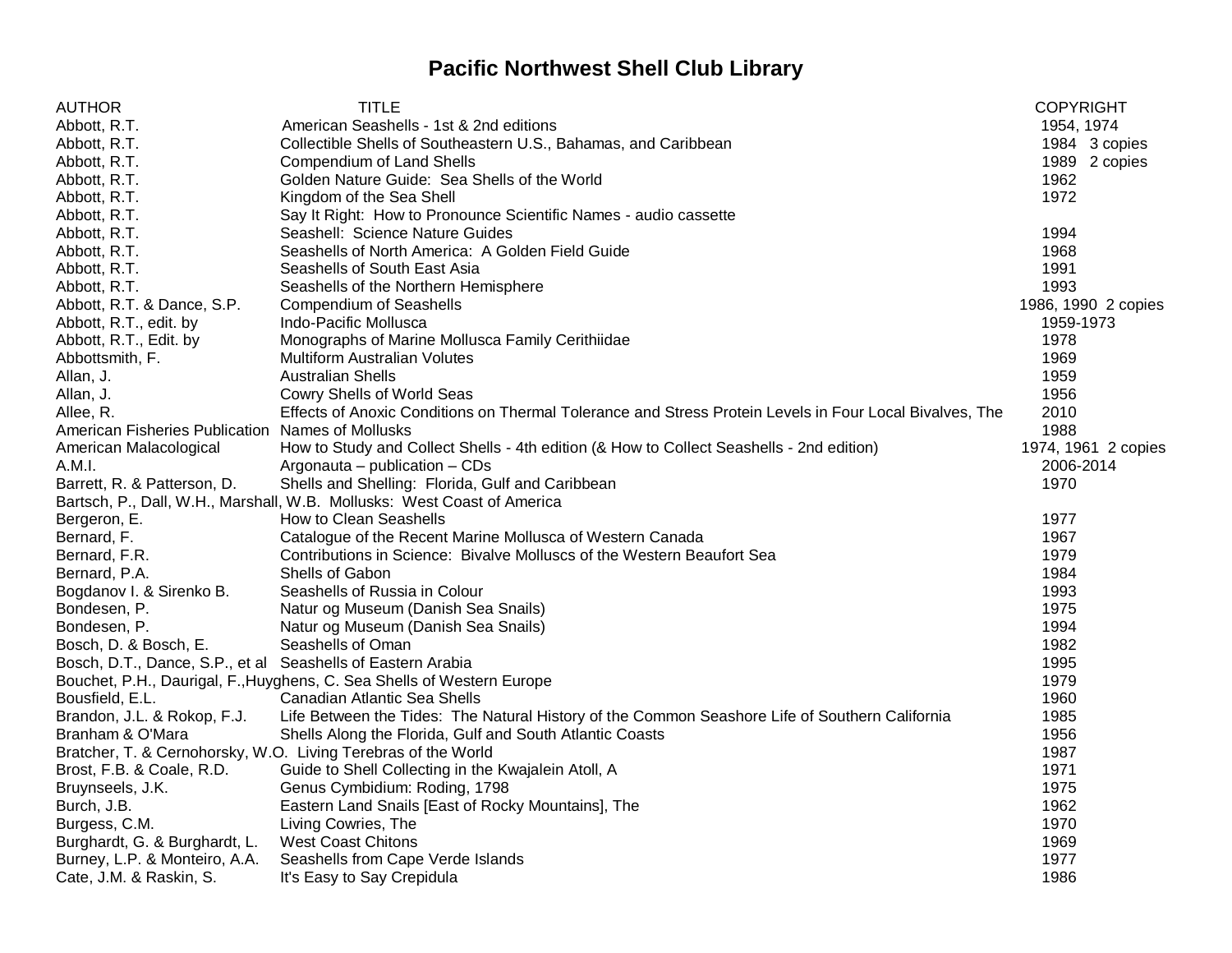| Christensen, C.                                              | Kauai's Native Land Shells                                                                                                                            | 1992       |
|--------------------------------------------------------------|-------------------------------------------------------------------------------------------------------------------------------------------------------|------------|
| Clark, B.L. & Arnold, R.                                     | Fauna of the Sooke Formation, Vancouver, Island                                                                                                       | 1923       |
| Clark, A.H.                                                  | The Freshwater Molluscs of Canada                                                                                                                     | 1981       |
| Clench, W.J., Edit. by                                       | Johnsonia: Monographs of the Marine Mollusks of the Western Atlantic Vol I                                                                            | 1968       |
| Clover, P.W.                                                 | Catalog of Popular Marginella Species, A (with Values)                                                                                                | 1968       |
|                                                              | Coan, E.V., Scott, P.V., Bernard, F.R. Bivalve Seashells of Western North America                                                                     | 2000       |
| Conchbooks                                                   | Conchological Iconography - Family Haliotidae                                                                                                         | 2000       |
| Conchbooks                                                   | Conchological Iconography - Family Harpidae                                                                                                           | 1999       |
| Conchbooks                                                   | Conchological Iconography - Family Strombidae                                                                                                         | 1999       |
| Conchbooks                                                   | Conchological Icongography - Family Turbinidae                                                                                                        | 2003       |
| Conchbooks                                                   | Conchological Iconography - Recent Volutes of New Zealand                                                                                             | 2005       |
| Conchbooks                                                   | Conchological Iconography - Tribe Lyriini                                                                                                             | 2004       |
| Cornwall, I.E.                                               | The Barnacles of British Columbia                                                                                                                     | 1970       |
| Cossignani, T.                                               | Bursidae of the World                                                                                                                                 | 1994       |
| Cotton, B.C.                                                 | South Australian Mollusca: Archaeogastropoda                                                                                                          | 1959       |
| Cotton, B.C.                                                 | South Australian Mollusca: Chitons                                                                                                                    | 1964       |
| Cotton, B.C.                                                 | South Australian Mollusca: Pelecypoda                                                                                                                 | 1961       |
| Dakin, W.J.                                                  | <b>Australian Seashores</b>                                                                                                                           | 1956       |
| Dall, W.H.                                                   | Summary of the Marine Shellbearing Mollusks of the Northwest Coast of America: Smithsonian Bulletin 112                                               | 1921       |
| Dall, W.H. & Ochsner, W.H.                                   | Proceedings of the California Academy of Sciences: IV Tertiary and Pleistocene Mollusca from the Galapagos Islands                                    |            |
|                                                              | & V Landshells of the Galapagos Islands                                                                                                               | 1928       |
|                                                              | Dall, W.H., Bartsch, P., Rehder, H.A. Manual of the Recent and Fossil Marine Pelecypod Mollusks of the Hawaiian Islands, A                            | 1938       |
| da Motta, A.J. & Lenavat, P.                                 | Cone Shells of Thailand                                                                                                                               | 1979       |
| Dance, S.P.                                                  | Collector's Encyclopedia of Shells, The                                                                                                               | 1974       |
| Dance, S.P.                                                  | Shell Collecting: An Illustrated History                                                                                                              | 1966       |
| Dance, S.P.                                                  | Shells (Eyewitness Handbooks)                                                                                                                         | 1992       |
| Dance, S.P.                                                  | Shells and Shell Collecting                                                                                                                           | 1972       |
| de la Fuente, A.L. & Ramos, J.U. Nicaraguan Pacific Mollusca |                                                                                                                                                       | 2004       |
| Dharma, B.                                                   | Indonesian Shells Vol. 1 and 2                                                                                                                        | 1988, 1992 |
| Dushane, H.                                                  | The Panamic-Galapagan Epitoniidae (from The Veliger)                                                                                                  | 1974       |
| Eernisse, D.J.                                               | Zoologische Verhandelingen: Genus Lepidochitona                                                                                                       | 1986       |
| Egorov, R. & Barsukov, S.                                    | Recent Ancistrolepidinae (Buccinidae)                                                                                                                 | 1994       |
| Eisenberg, J.M.                                              | A Collector's Guide to Seashells of the World                                                                                                         | 1981       |
|                                                              | Emerson, W.R. & Jacobsen, M.R. American Museum of Natural History Guide to Shells, The: Land, Freshwater, and Marine from Nova Scotia to Florida 1976 |            |
| Eyerdam, W.                                                  | Letters to Club Members from Walter Eyerdam                                                                                                           | 1966-1970  |
| Fair, R.H.                                                   | The Murex Book                                                                                                                                        | 1976       |
| Fair, R.H.                                                   | <b>Shell Collector's Guide</b>                                                                                                                        | 1976       |
| Faulkner, D. & Chesher, R.                                   | <b>Living Corals</b>                                                                                                                                  | 1976       |
| Fitch, J.E.                                                  | Common Marine Bivalves of California                                                                                                                  | 1953       |
| Flora, C.J. & Fairbanks, E.                                  | Sound and the Sea, The                                                                                                                                | 1966       |
| Foster, N.R.                                                 | Intertidal Bivalves: A Guide to the Common Marine Bivalves of Alaska                                                                                  | 1991       |
| Frest, T.J. & Johannes, E.J.                                 | Field Guide to Survey and Manage Freshwater Mollusk Species                                                                                           | 1999       |
| Gillett, K. & McNeill, F.                                    | Great Barrier Reef and Adjacent Isles, The                                                                                                            | 1959       |
| Goldman, L.                                                  | Into the Field Guide: A Walk on the Beach                                                                                                             | 2013       |
| Goodwyn, C.L.                                                | Distribution and Abundance of Subtidal Hardshell Clams in Puget Sound, Washington                                                                     | 1973       |
| Gosner, Kenneth L.                                           | Field Guide to the Atlantic Seashore, A                                                                                                               | 1978       |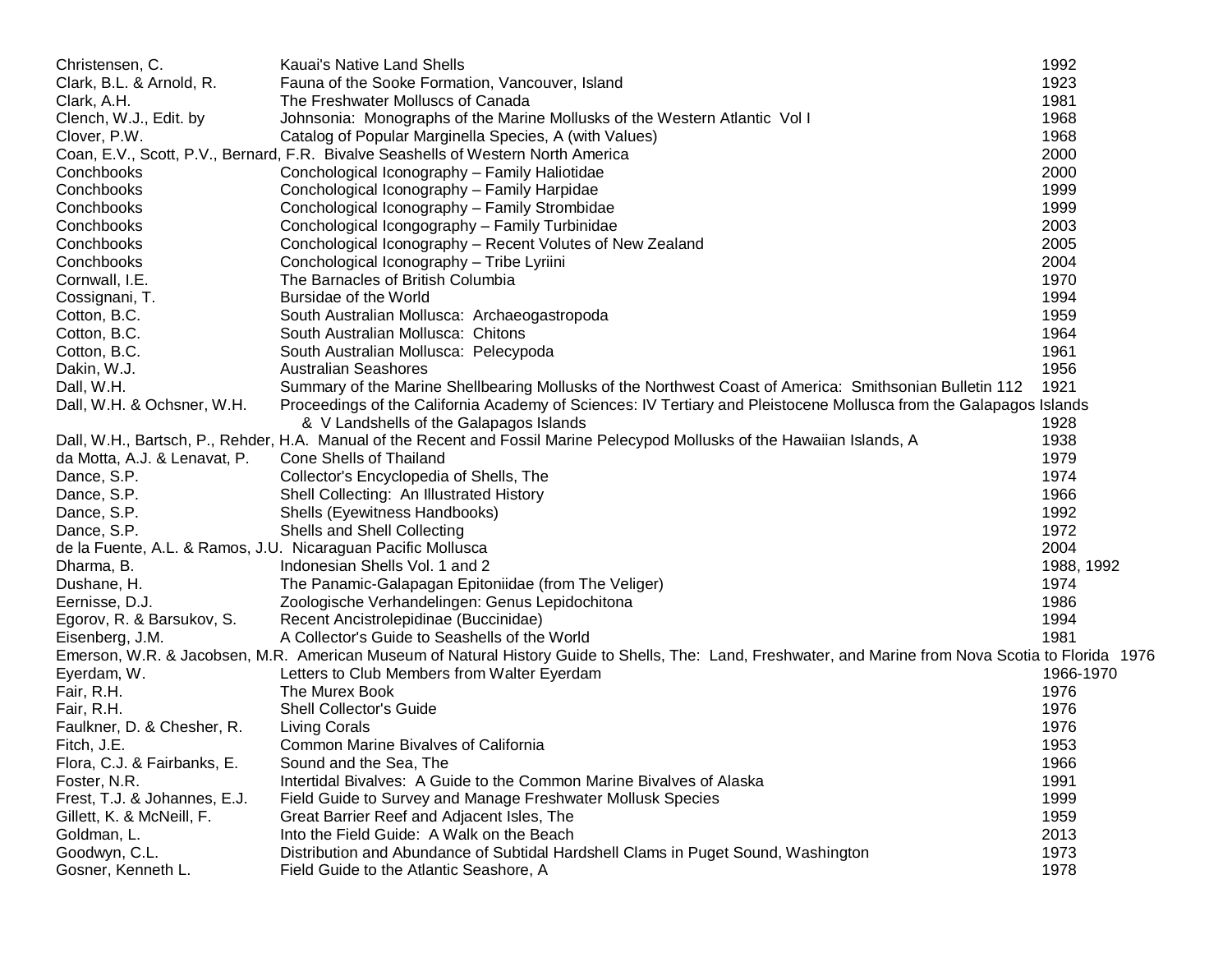| Gotshall, D.W. & Laurent, L.L.                               | Pacific Coast Subtidal Marine Invertebrates                                                           | 1979             |
|--------------------------------------------------------------|-------------------------------------------------------------------------------------------------------|------------------|
| Gould, A.A.                                                  | Otia Conchologica: Descriptions of Shells and Mollusks from 1839 to 1862                              | 1862             |
| Grau, G.                                                     | Pectinidae of the Eastern Pacific                                                                     | 1959             |
| Griffith, L.M.                                               | The Intertidal Univalves of British Columbia                                                          | 1967             |
| Grimm, F.W., et al                                           | Identifying Land Snails and Slugs in Canada<br>in book & CD form                                      | 2009             |
| Guberlet, M.L.                                               | Animals of the Seashore                                                                               | 1949             |
| Guberlet, M.L.                                               | Seaweeds at Ebb Tide                                                                                  | 1967             |
| Habe, T.                                                     | Shells of the Western Pacific in Color Vol. II                                                        | 1964             |
| Hanna, G.D.                                                  | Occasional Papers of the California Academy of Sciences: West American Mollusks of the Genus Conus II | 1963             |
| Hanna, G.D. & Strong, A.M.                                   | Proceedings of the California Academy of Sciences: West American Mollusks of the Genus Conus          | 1949             |
| Harbo, R.M.                                                  | Shells and Shellfish of the Pacific Northwest                                                         | 1997             |
| Harbo, R.M.                                                  | Tidepool & Reef: Marinelife Guide to the Pacific Northwest Coast                                      | 1980             |
| Harbo, R.M.                                                  | Whelks to Whales                                                                                      | 2011             |
| Hartmann, T.                                                 | <b>Bivalve Seashells of Florida</b>                                                                   | 2006             |
| <b>Harvard University</b>                                    | Johnsonia: Purpura, Thais, Epitonidae & Tridacnidae of Western Atlantic                               | 1947-1965        |
| Hill, L. & Carmichael, P.                                    | World's Most Beautiful Sea Shells, The                                                                | 1995             |
| Hinton, A.G.                                                 | Shells of New Guinea and the Central Indo-Pacific                                                     | 1972             |
| Hirase, S.                                                   | Illustrated Handbook of Shells in Natural Colors, An: Japanese Islands and Adjacent Territories       |                  |
| Hoffmeister, J.E.                                            | Some Corals from American Samoa and the Fiji Islands                                                  | 1925             |
| Huber, M.                                                    | Compendium of Bivalves                                                                                | 2010             |
| Humfrey, M.                                                  | Sea Shells of the West Indies                                                                         | 1975             |
| Iredale T. & Basset Hull A.F.                                | A Monograph of the Australian Loricates                                                               | 1927             |
| Jansen, P                                                    | Seashells of South-East Australia                                                                     | 2000             |
| Jensen, G.C.                                                 | Pacific Coast Crabs and Shrimps                                                                       | 1995             |
| Johnston, P.A. & Haggart, J.W. Bivalves: An Eon of Evolution |                                                                                                       | 1998             |
| Johnstone, K.Y.                                              | <b>Collecting Seashells</b>                                                                           | 1970             |
| Johnstone, K.Y.                                              | Sea Treasure: A Guide to Shell Collecting                                                             | 1957             |
| Kaicher, S.D.                                                | Indo-Pacific Sea Shells: Littorinacea, Cerithiacea, Pyramidellacea, Strombacea, Etc.                  | 1956             |
| Kaicher, S.D.                                                | Indo-Pacific Sea Shells: Muricacea & Buccinacea                                                       | 1957             |
| Kaicher, S.D.                                                | Indo-Pacific Sea Shells: Naticacea & Cypraeacea                                                       | 1956             |
| Kaicher, S.D.                                                | Indo-Pacific Sea Shells: Pleurotomariacea, Patellacea, Trochacea                                      | 1956             |
| Kaicher, S.D.                                                | Indo-Pacific Sea Shells: Tonnacea                                                                     | 1956             |
| Kaicher, S.D.                                                | Indo-Pacific Sea Shells: Toxoglossa                                                                   | 1956             |
| Kaicher, S.D.                                                | Indo-Pacific Sea Shells: Volutacea                                                                    | 1957             |
| Kay, E.A.                                                    | <b>Hawaiian Marine Shells</b>                                                                         | 1979             |
| Keen, A.M.                                                   | Marine Molluscan Genera of Western North America                                                      | 1963             |
| Keen, A.M.                                                   | Seashells of Tropical West America                                                                    | 1971<br>2 copies |
| Keen, A.M. & Coan, E.                                        | Marine Molluscan Genera of Western North America - Bivalves Only                                      | 1974<br>2 copies |
| Kilburn, R. & Rippey, E.                                     | Sea Shells of Southern Africa                                                                         | 1982             |
| Kincaid, T.                                                  | Local Races & Clines in the Marine Gastropod Thais lamellosa Gmelin: A Population Study               | 1957             |
| Kira, T.                                                     | Colored Illustrations of the Shells of Japan                                                          | 1962             |
| Kira T.                                                      | Shells of the Western Pacific in Color Vol I.                                                         | 1962             |
| Kirtisinghe, P.                                              | Sea Shells of Sri Lanka                                                                               | 1978             |
| Kohn, A.J.                                                   | Chronological Taxonomy of Conus, 1758-1840, A                                                         | 1992             |
| Kohn, A.J.                                                   | Conus of the Southeastern United States and Caribbean                                                 | 2014             |
| Kohn, A.J.                                                   | Occasional Papers by Alan J. Kohn on Conus                                                            | 1963-1984        |
|                                                              |                                                                                                       |                  |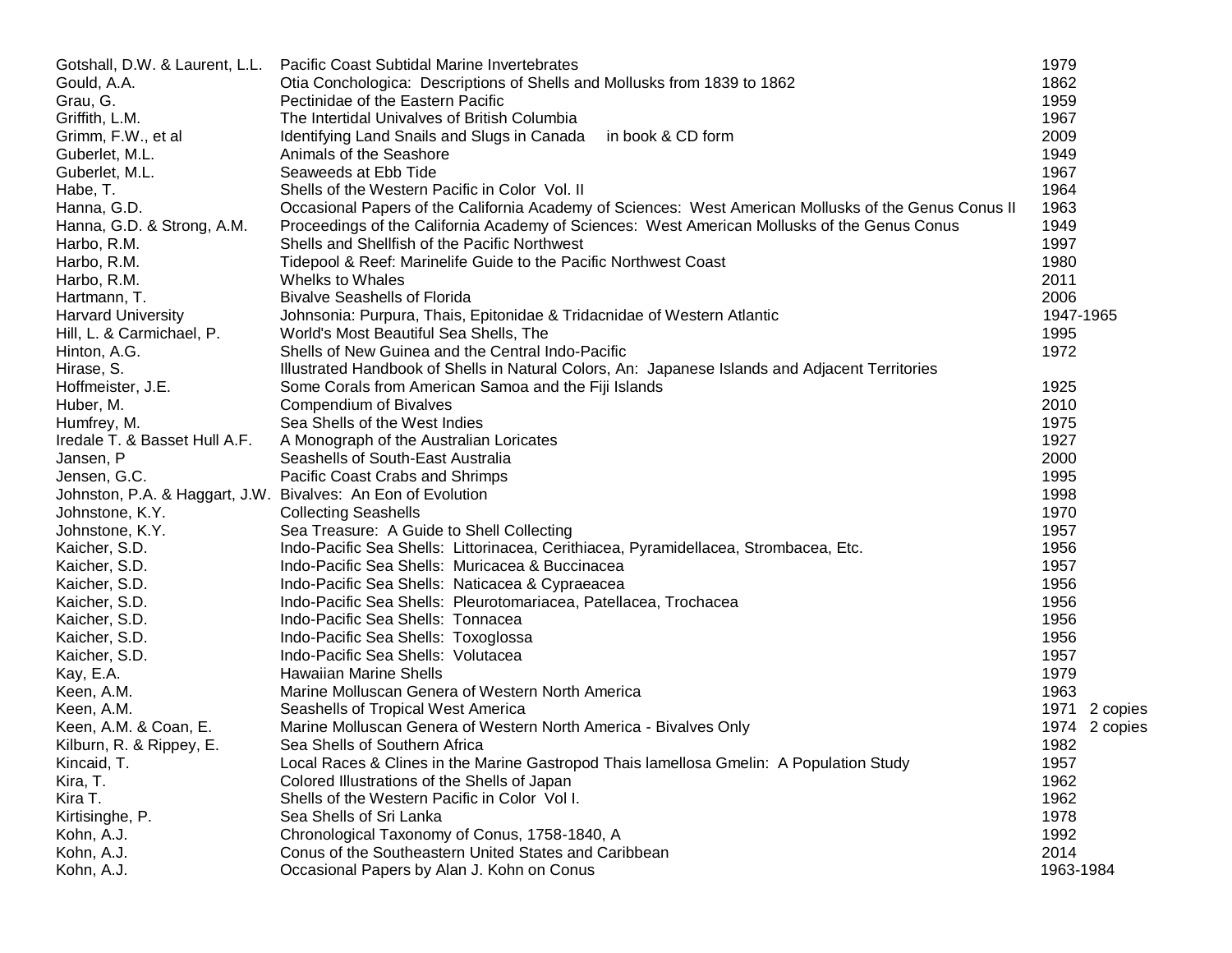| Kohn, A.J.                    | Studies on Spawning Behavior, Egg Masses and Larval Development in the Gastropod Genus Conus,                          |                     |
|-------------------------------|------------------------------------------------------------------------------------------------------------------------|---------------------|
|                               | Part I: Observations on Nine Species in Hawaii                                                                         | 1961                |
| Kosuge, S. & Suzuki, M.       | Illustrated Catalogue of Latiaxis and Its Related Groups: Family Coralliophilidae                                      | 1985                |
| Kosuge. S., Edit. by          | Illustrations of Type Specimens of Molluscs Described by William Healey Dall (North & Western Pacific Gastropods) 1972 |                     |
| Kozloff, E.N.                 | Keys to the Marine Invertebrates of Puget Sound, the San Juan Archipelago, and Adjacent Regions                        | 1974                |
| Kozloff, E.N.                 | Marine Invertebrates of the Pacific Northwest                                                                          | 1996                |
| Kozloff, E.N.                 | Seashore Life of the Northern Pacific Coast                                                                            | 1983                |
| Kreipl, K.                    | <b>Recent Cassidae</b>                                                                                                 | 1997                |
| Lamb, A. & Hanby, B.P.        | Marine Life of the Pacific Northwest                                                                                   | 2005                |
| Lamprell, K. & Whitehead, T.  | Bivalves of Australia Vol. I                                                                                           | 1992                |
| Lamprell. K. & Healy, J.      | Bivalves of Australia Vol. II                                                                                          | 1998                |
| Lee, Harry G.                 | Marine Shells of Northeast Florida                                                                                     | 2009                |
| Leise, E.M.                   | Chiton Integument                                                                                                      | 1983                |
| Lim, C.F. & Wee, V.T.H.       | Southeast Asian CONUS                                                                                                  | 1992                |
| Lindberg, D.R.                | Acmaeidae                                                                                                              | 1981                |
| Lorenz, F.                    | <b>New Worldwide Cowries</b>                                                                                           | 2002                |
| Lorenz, F. & Hubert, A.       | Guide to Worldwide Cowries, A                                                                                          | 1993                |
| Lysne, S.                     | A Guide to Southern Idaho's Freshwater Mollusks                                                                        | 2009                |
| MacGinitie, N.                | Distribution and Ecology of the Marine Invertebrates of Point Barrow, Alaska                                           | 1955                |
| MacGinitie, N.                | Marine Mollusca of Point Barrow, Alaska                                                                                | 1959                |
| Macpherson, E.                | Marine Mollusks of Arctic Canada, The                                                                                  | 1971                |
|                               | Madeira, G., Miller, C., Page, M., Schutt, A. Sailor's Valentines: Their Journey Through Time                          | 2006                |
| Marincovich, L.               | Intertidal Molluscs of Iquique, Chile                                                                                  | 1973                |
|                               | Mather, J.A., Anderson, R.C., Wood, J.B. Octopus: The Ocean's Intelligent Invertebrate                                 | 2010                |
|                               | McDonald, G.R. & Nybakken, J.W. Guide to the Nudibranchs of California                                                 | 1980                |
| McLean, J.H.                  | Marine Shells of Southern California                                                                                   | 1978                |
| Melvin, A.G.                  | Seashell Parade: Fascinating Facts, Pictures, and Stories                                                              | 1973                |
| Melvin, A.G.                  | Seashells of the World With Values                                                                                     | 1972                |
| Moretzsohn, F.& Kay, E.A.     | Hawaiian Marine Molluscs - an update to Kay, 1979                                                                      | 1995                |
| Morris, P.A.                  | Peterson Field Guide to the Shells: Atlantic and Gulf Coasts                                                           | 1947                |
| Morris, P.A.                  | Peterson Field Guide to the Shells: Pacific Coast & Hawaii                                                             | 1952, 1966 3 copies |
| multiple authors              | Journal of Conchology 1930-33                                                                                          | 1933                |
| multiple authors              | Memoirs of the Museum Victoria                                                                                         | 2003                |
|                               | National Science Museum, Tokyo World Seashells of Rarity and Beauty                                                    |                     |
|                               |                                                                                                                        |                     |
|                               | Nedeau, E., Smith, A.K., Stone, J. Freshwater Mussels of the Pacific Northwest                                         |                     |
| Ng, P.K.L., et al             | Private Lives: An Expose of Singapore's Shores                                                                         | 2007                |
| Oesch, R.D.                   | Missouri Naiades: A Guide to the Mussels of Missouri                                                                   | 1984                |
| Oldroyd, I.S.                 | Marine Shells of Puget Sound and Vicinity                                                                              | 1924                |
| Oldroyd, I.S.                 | Marine Shells of the West Coast of North America, The - 4 Volumes                                                      | 1924-1927           |
| Oliver, A.P.H.                | Larousse Guide to Shells of the World, The                                                                             | 1980                |
| Olsson, A.A.                  | Mollusks of the Tropical Eastern Pacific, Particularly From the Southern Half of the Panamic-Pacific Faunal Province:  |                     |
|                               | Panamic-Pacific Pelecypoda                                                                                             | 1961                |
| O'Neill, B.                   | Shelling in French Polynesia with Emilio Garcia, May 16th - June 1st, 2005, on DVD                                     | 2005                |
| Palmer, K.V.                  | Type Specimens of Marine Mollusca Described by P.P. Carpenter from the West Coast                                      | 1958                |
| Pechar, P, et al              | Mitre Shells From the Pacific and Indian Oceans                                                                        | 1980                |
| Perry, L.M. & Schwengel, J.S. | Marine Shells of the Western Coast of Florida                                                                          | 1955                |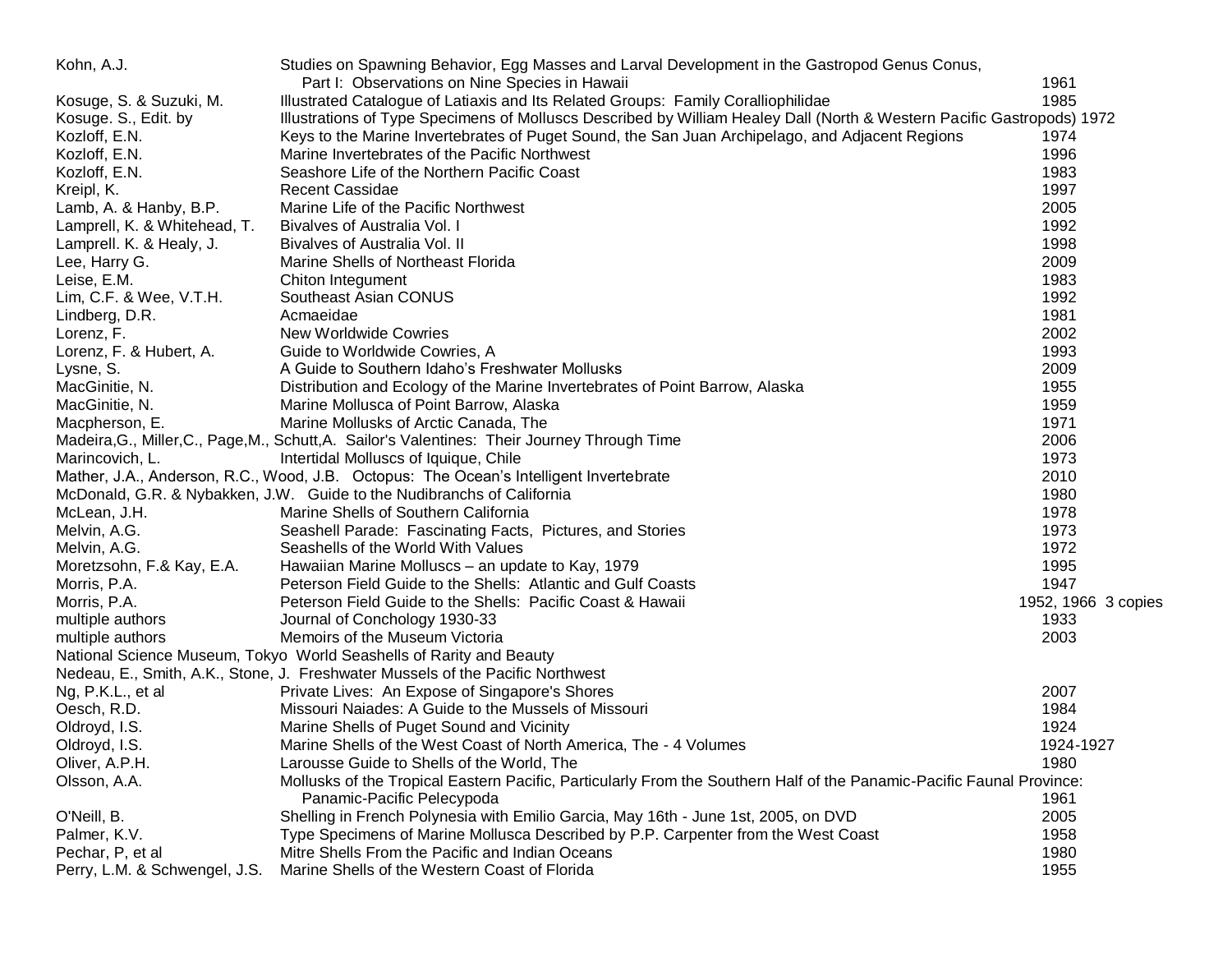| Pilsbry, H.A.                | Land Mollusca of North America: North of Mexico - 4 Volume                                                          | 1939-1948           |
|------------------------------|---------------------------------------------------------------------------------------------------------------------|---------------------|
| Pope, E.C. & McDonald, P.M.  | <b>Exploring Between Tidemarks</b>                                                                                  |                     |
| Poppe, G.T. & Goto, Y.       | European Seashells Vol. 1 and 2                                                                                     | 1991, 2000          |
| Poppe, G.T. & Goto, Y.       | Recent Angariidae                                                                                                   | 1993                |
| Poppe, G.T.                  | Philippine Marine Mollusks Vol. I, II, III, IV                                                                      | 2008, 2010, 2011    |
| Powell, A.W.B.               | Shells of New Zealand - 4th edition (& The Shellfish of New Zealand - 1st edition)                                  | 1961, 1937 2 copies |
| Qi, Z.                       | Seashells of China                                                                                                  | 2004                |
| Quayle, D.B.                 | The Intertidal Bivalves of British Columbia                                                                         | 1960                |
| Quirk, S.J.G.                | <b>Hawaiian Seashells</b>                                                                                           | 1972                |
| Quirk, S.J.G. & Wolfe, C.S.  | Seashells of Hawaii                                                                                                 | 1974                |
| Radwin, G.E. & D'Attilio, A. | Murex Shells of the World: An Illustrated Guide to the Muricidae                                                    | 1976                |
| Rice, T.                     | Catalog of Dealer's Prices for Marine Shells, A                                                                     | 1995                |
| Rice, T.                     | Checklist of the Marine Gastropods from the Puget Sound Region, A                                                   | 1968                |
| Rice, T.                     | Marine Shells of the Pacific Northwest                                                                              | 1971, 1972          |
| Rice, T.                     | Sheller's Directory of Clubs, Books, Periodicals & Dealers, A                                                       | 2001-2002           |
| Rice, T.                     | What is a Shell                                                                                                     | 1972                |
| Rice, T.                     | Of Sea and Shore Magazine Volumes 1 through 27, DVD and nearly complete print set                                   | 1970-2007           |
| Richmond, M.H.               | A Guide to the Seashores of Eastern Africa and the Western Indian Ocean Islands                                     | 1997                |
| Richmond, M.H.               | Tasmanian Sea Shells Common to Other Australian States                                                              |                     |
| Ricketts, E.F. & Calvin, J.  | <b>Between Pacific Tides</b>                                                                                        | 1960                |
| Robin, A. & Martin, JC       | Mitridae & Costellariidae                                                                                           | 2004                |
| Robinson, K. & Gibbs, P.     | Field Guide to the Common Shelled Molluscs of New South Wales Estuaries, A                                          | 1982                |
|                              | Röckel, D., Korn, W., Kohn, A.J. Manual of the Living Conidae, Vol. I Indo-Pacific                                  | 1995                |
| Rogers, J.E.                 | Shell Book, The                                                                                                     | 1936                |
| Romashko, S.                 | Shell Book, The: Atlantic, Gulf and Caribbean                                                                       | 1984                |
| Roth, A.                     | Molluscan Melange: How to Prepare Your Molluscs for Eathing                                                         |                     |
| Sabelli, B.                  | Simon & Schuster's Guide to Shells                                                                                  | 1979                |
|                              | Savelli, R.G., Pusateri, F., Palmeri, A., Ebreo, C. Atlas of the Mediterranean Sea Shells - 4 Volumes               | 1999-2003           |
| Scott, J.W. & Reuling, M.A.  | Washington Public Shore Guide: Marine Waters                                                                        | 1986                |
| Sharabati, 1984              | <b>Red Sea Shells</b>                                                                                               | 1984                |
| Shimek, R.L.                 | Biology of the Northeastern Pacific Turridae. I. Ophiodermella                                                      | 1983                |
| Shimek, R.L.                 | Resource Utilization and Natural History of Some Northeastern Pacific Turridae                                      | 1977                |
| Skoglund, C.                 | Additions to the Panamic Province Bivalve Literature 1971-1990                                                      | 1991                |
| Smith, A.G.                  | Four Species of Chitons from the Panamic Province                                                                   | 1961                |
| Smith, M.                    | <b>Universal Shells</b>                                                                                             | 1961                |
| Sowerby, G.B.                | Thesaurus Conchyliorum: Monograph of the Genus Marginella                                                           | 1981                |
| Sowerby, G.B., Jr.           | Sowerby's Book of Shells                                                                                            | 1990 reprint        |
| Step, E.                     | Shell Life: An Introduction to the British Mollusca                                                                 | 1960                |
| Sterba, G.H.W.               | Olividae: A Collector's Guide                                                                                       | 2004                |
| Steyn, D. & Lussi, M.        | Marine Shells of South Africa                                                                                       | 1985                |
| Steyn, D. & Lussi, M.        | Offshore Shells of Southern Africa                                                                                  | 2005                |
|                              | Stix, H., Stix, M. & Abbott, R.T. Shell, The: Five Hundred Million Years of Inspired Design (hardcover & paperback) | 1970, 1973          |
| Sutty, L.                    | Seashell Treasures of the Caribbean                                                                                 | 1986                |
| Tantanasiriwong, R.          | An Illustrated Checklist of Marine Shelled Gastropods from Phuket Island, Adjacent Mainland and Offshore            | 1978                |
| Tebble, N.                   | <b>British Bivalve Seashells</b>                                                                                    | 1966                |
| Terryn, Y                    | Terebridae: A Collector's Guide                                                                                     | 2007                |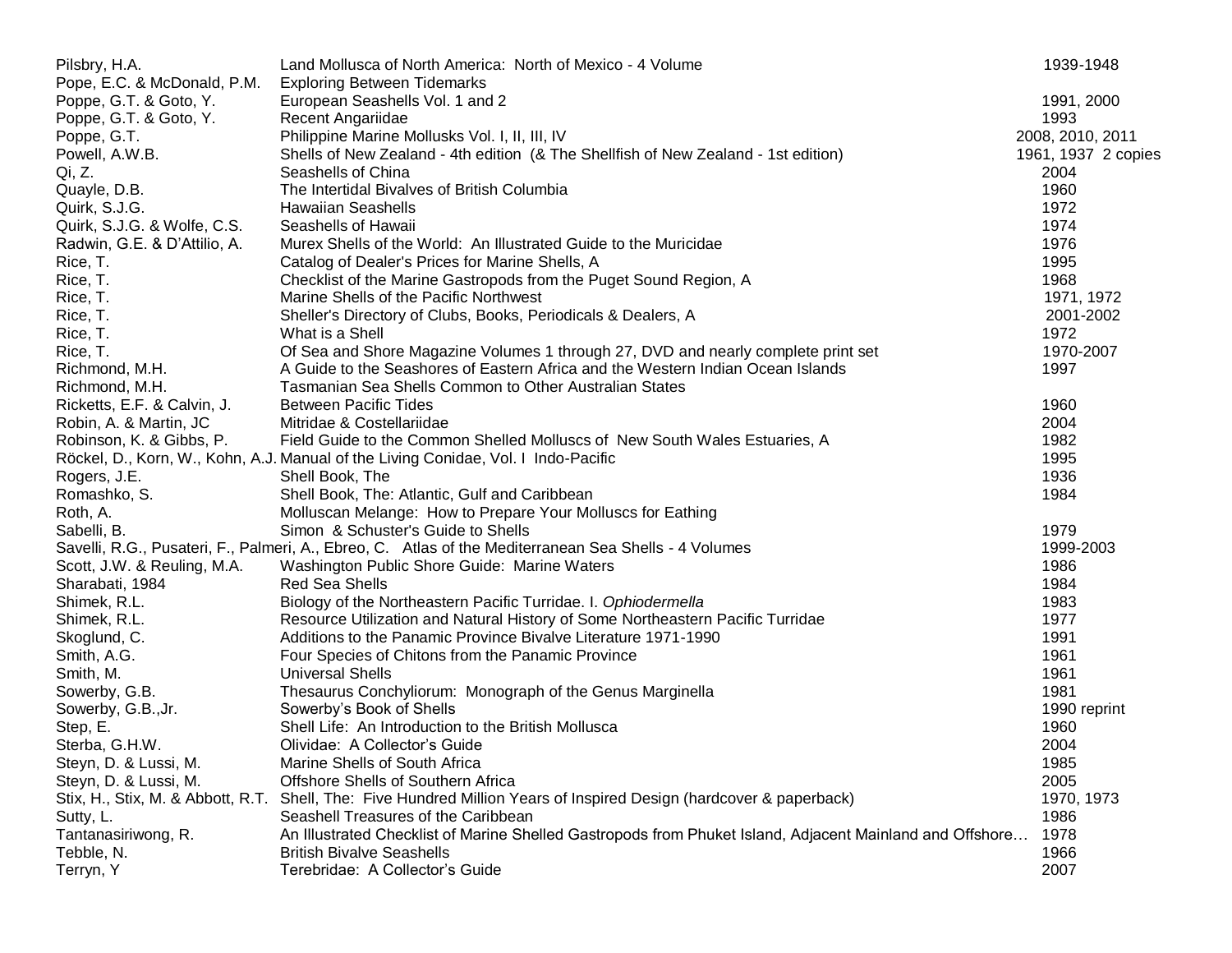| Thach, N.N.                                            | Recently Collected Shells of Vietnam                                               | 2007            |
|--------------------------------------------------------|------------------------------------------------------------------------------------|-----------------|
| Thach, N.N.                                            | Shells of Vietnam                                                                  | 2005            |
| Tinker, S.W.                                           | <b>Pacific Sea Shells</b>                                                          | 1959            |
| Tunnell, J.W. Jr., et al                               | <b>Encyclopedia of Texas Seashells</b>                                             | 2010            |
| U.S. Dept of the Interior                              | Rare and Endangered Mollusks (Naiads) of the U.S.                                  | 1971            |
| Vaught, K.C.                                           | Classification of the Living Mollusca, A                                           | 1989            |
| Vokes, H.E. & Vokes, E.H.                              | Distributions of Shallow-Water marine Mollusca, Yucatan Peninsula, Mexico          | 1983            |
| WA Dept of Fisheries                                   | Shellfish Cookbook                                                                 | 1974            |
| WA Dept of Fisheries                                   | Washington State Shellfish                                                         | 1964            |
| Wagner, R.J.L. & Abbott, R.T.                          | Van Nostrands Standard Catalog of Shells, 2nd Edition                              | 1967            |
| Walls, J.G.                                            | Conchs, Tibias and Harps                                                           | 1989            |
| Walls, J.G.                                            | <b>Cone Shells</b>                                                                 | c.1978 2 copies |
| Walls, J.G.                                            | Cowries, 2nd Edition                                                               | 1979            |
| Warmke, G.L. & Abbott, R.T.                            | <b>Caribbean Seashells</b>                                                         | 1961            |
| Weaver, C.S.                                           | Provisional Species List of Living Volutidae                                       | 1963            |
| Weaver, C.S. & duPont, J.E.                            | <b>Living Volutes</b>                                                              | 1970            |
| Webb, W.F.                                             | Handbook for Shell Collectors                                                      | 1959            |
| Webb, W.F.                                             | Webb's Catalog of Recent Mollusca from All Parts of the World - 5th Edition        |                 |
| Weil, A., Brown, L. & Neville, B. Wentletrap Book, The |                                                                                    | 1999            |
| Wells, F.E. & Bryce, C.W.                              | Seashells of Western Australia                                                     | 1985            |
| Wetzel, A.                                             | Sea Shells: Far East                                                               | 1959            |
| White, J.S.                                            | Seashells of the Pacific Northwest                                                 | 1976            |
| Wilson, B.                                             | Australian Marine Shells Vol. I & II                                               | 1993            |
| Wilson, B.R. & Gillett, K.                             | <b>Australian Shells</b>                                                           | 1971            |
| Wye, K.R.                                              | The Encylopedia of Shells                                                          | 1991            |
|                                                        | Connoisseur of Seashells magazine, The (Cowries)                                   | 1986            |
|                                                        | Joan Rutherford's Program on the Marshall Islands, November 16, 2003 - videotape   | 2003            |
|                                                        | National Geographic - July 1949                                                    | 1949 2 copies   |
|                                                        | National Geographic - June 1978                                                    | 1978            |
|                                                        | National Geographic - March 1965                                                   | 1965 2 copies   |
|                                                        | National Geographic - March 1969                                                   | 1969 2 copies   |
|                                                        | American Conchologist – issues from 1982 to present                                |                 |
|                                                        | Hawaiian Shell News - issues from 1960 - 1996                                      |                 |
|                                                        | Of Sea and Shore – nearly complete print set Vol. 1-27, full set on DVD with index |                 |
|                                                        |                                                                                    |                 |

## Smithsonian Museum Bulletins

|                            | Boss, K.J., Rosewater, J., & Ruhoff, F.A. Zoological Taxa of William Healey Dall, The              | 1968 |
|----------------------------|----------------------------------------------------------------------------------------------------|------|
| Britton, J.C.              | Two New Species and a New Subgenus of Lucinidae with Notes on Certain Aspects of Lucinid Phylogeny | 1972 |
| Clarke, A.H.               | Polymorphism in Marine Mollusks and Biome Development                                              | 1978 |
| Clarke, A.H.               | Tribe Alasmidontini. The                                                                           | 1985 |
| Hershler, R.               | Review of the North American Freshwater Snail Genus 'Pyrgulopsis', A                               | 1994 |
| Hershler, R.               | Systematics of teh North and Central American Aquatic Snail Genus 'Tryonia'                        | 2001 |
| Hershler, R. & Frest, T.J. | Review of the North American Freshwater Snail Genus 'Fluminicola', A                               | 1996 |